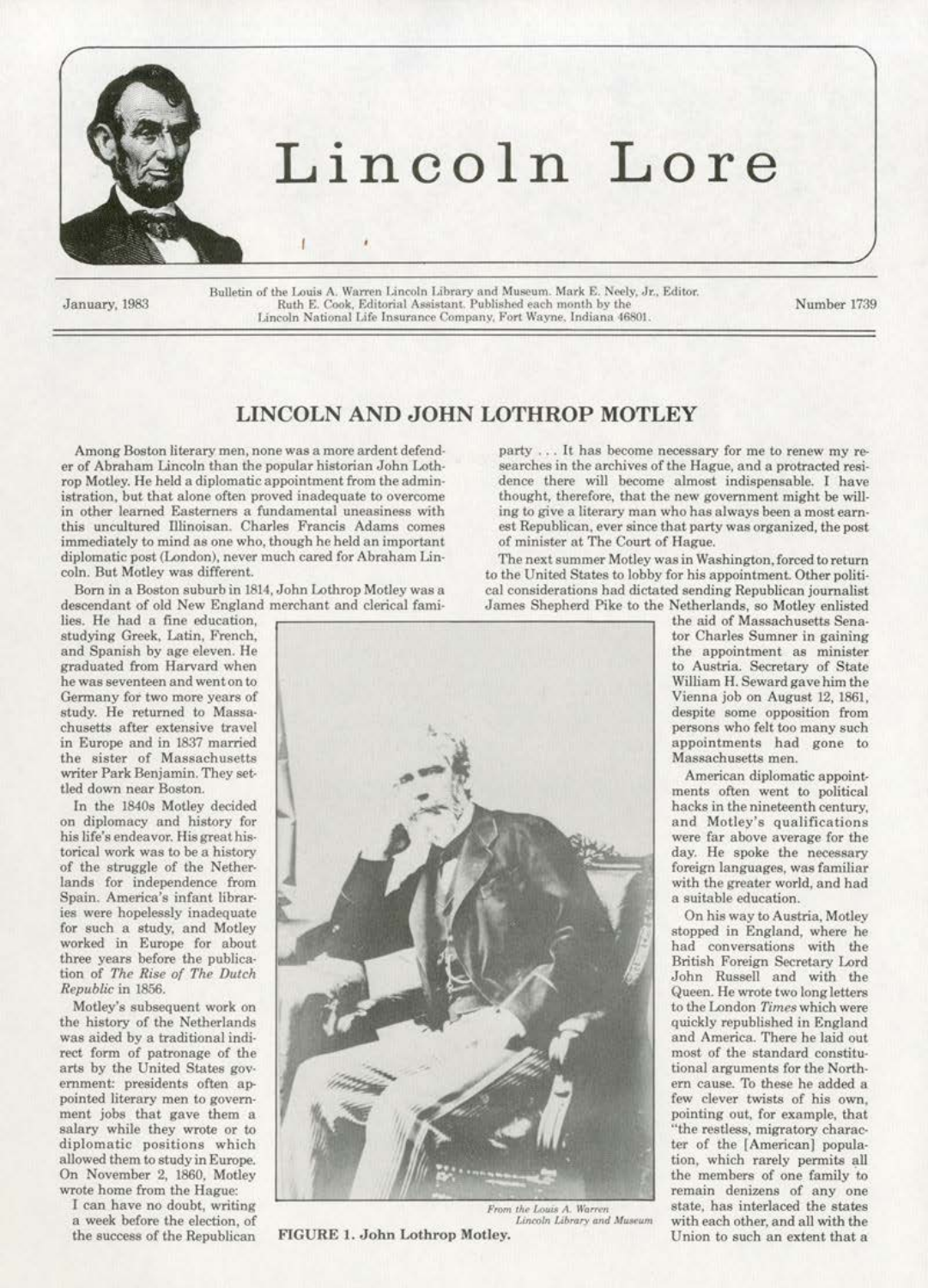

*Prom the Louis A. Warren*<br>*Lincoln Library and Museum* 

## FIGURE 2. Senator Charles Summer.

painless excision of a portion of the whole nation is an impossibility.'' Though an ardent Republican. Motley was a free trade advocate. and he predicted that an independent South would quickly erect tariff barriers. He reasoned that without the pro· tection of the Fugitive Slave Act, slaves would flee the border states whose rivers would soon be dotted with wool and cotton mills requiring tariff protection from England. The Southern dream. he claimed. was to "establish a great Gulf empire, including Mexico, Central America. Cuba, and other islands. with unlimited cotton fields and unlimited negroes," the latter supplied by a reopened African slave trade.

In addition to the 236 official dispatches Motley sent home during his tenure in Vienna, he also wrote two private letters to President Lincoln. The first, dated July 25, !863, cheered the recent victories at Gettysburg and Vicksburg and saw in their proximity to the Fourth of July renewed reasons for national celebrations of that day in the future. "These are the days." Motley reassured Lincoln, "which try man's faith in Man. They who believe in the capacity of the People to govern themselves, will find their belief strengthened when our great ordeal shall have been passed. and they who hate the People will then be powerless to injure our Republic."

Motley wrote a more interesting letter on November 28, 1864, congratulating Lincoln on his reelection. "I do not intend any insipid compliment," he told the President, "but merely the renewed expression of a thought which I have a hundred times expressed before, that the American people felt to the core of its heart that it had found in you a most fitting and fortunate impersonation." This idea that Lincoln was the embodiment of the American character was to have numerous adherents among the New England intellectuals, but it was not without an element of condescension.

Daniel Aaron, in The Unwritten War: American Writers and *the Civil War,* detected the condescension with which even<br>Lincoln's defenders among the literary elite regarded him. Ralph Waldo Emerson, for example, urged his colleagues to "accept the results of universal suffrage and not try to make appear that we can elect fine gentlemen. We shall have coarse:

men, with a fair chance of worth and manly ability, but not polite men to please the English or the French." Aaron says that literary men generally failed to uncover ''the complicated self behind the melancholy and genial masks of Uncle Abe." They failed to gauge him accurately.

It is true that even Motley, probably Lincoln's most fervent partisan among the men of letters, praised the President in a somewhat condescending way. "The great mass of loyal and patriotic citizens," Motley wrote Lincoln, "have seen their own simple and unsophisticated sentiments embodied in the honest, dispassionate but sagacious and resolute policy of your govern· ment." One wonders how flattered Lincoln felt to be called not only honest and sagacious but also simple and unsophisticated.

Aaron quite properly calls attention to this aspect of New England thought on Lincoln, but in doing so he also obscures the source of such thinking. In Motley's case at least it is quite clear that the depiction of Lincoln was a function not only of<br>character analysis flawed by the limits of the intellectual's own social and educational prejudices but also of a larger theory of the soeial and political meaning of the Civil War.

Motley's version of that theory was colored by his residence abroad. "Living at this distance from home," he wrote, "and in a hemisphere where ao many representatives of what is called public opinion are never weary in reviling with tongue and pen the noblest cause for which brave men have ever contended, I can honestly say that never for an instant since the war began have I faltered in my faith as to the triumphant result, however long it may be delayed." Distance had given Motley a particu· lar appreciation for America:

A people, properly so called, exists no where in the world but in America, yet the democratic element is potent even in<br>Europe where it exists only in solution and in hidden combination with other elements. In our land it is omnipotent. The People there has never known a feudal superior and is simply and calmly unconscious of the various fictions by which certain individuals and certain classes of human creatures have been set apart, as if by primordial selection, as the natural superiors of their fellow men. Like most Republicans, Motley was apparently a firm believ·

er in what has come to be called "the slave power conspiracy," Extending that view to the Civil War, he saw that conflict as "tbe eternally renewed fight between democracy and oligarchy, between liberty and privilege." From his European vantage point, Motley could see the futility of an attempt on the part of the South to establish aristocratic rule withouta genuine feudal past to make the superior class seem so by primordial selection. "It is for this reason," he told Lincoln, "that I have always felt that the Southern oligarchy - a sham aristocracy based upon negro slavery - had undertaken a hopeless task, when it attempted to destroy the American democratic commonwealth. I believe that it would be as hopeful an experiment to send legions of soldiers to uproot the Rocky Mountains.''



From the Louis A. Warren Lincoln Library and Museum

FIGURE 3. A cynical European view of emancipation.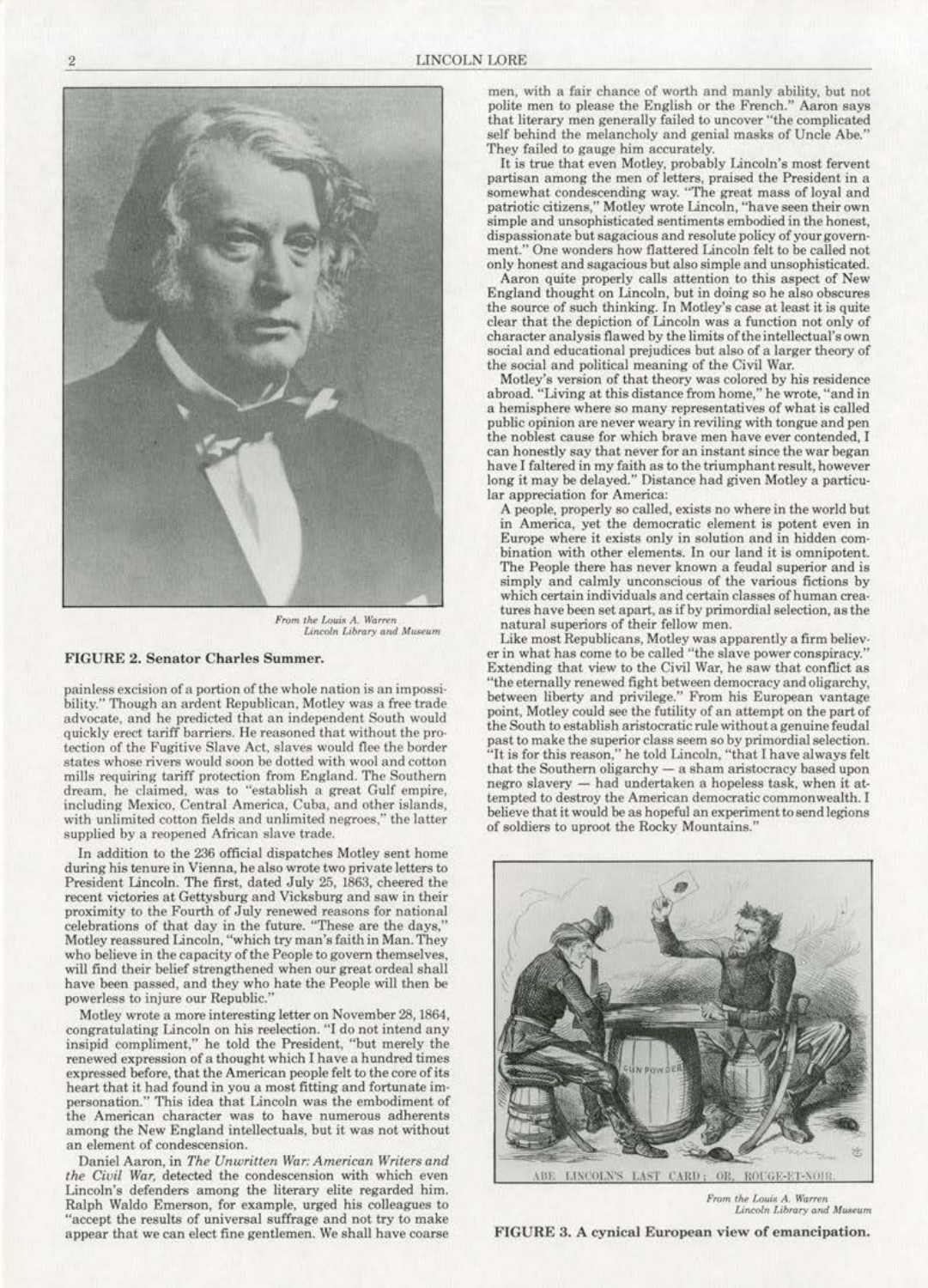To see the Civil War in that way was, strangely enough, to make the destruction of slavery a secondary goal of the war. Motley considered its extinction "inevitable" from the very beginning of the conflict; it was "but an incident in the vast controversy."

As the lesser is enclosed in the greater, so is the complete emancipation of an unhappy race of men, which the Ameri-<br>can People, from a perverted view of national duty, has so long permitted to exist as beasts, a necessary condition of our own emancipation. We have long been false to ourselves in attempting to believe that liberty and slavery could continue to form essential parts of one polity.

Motley had watched the "sham aristocracy" be "cheered on in its unholy efforts by the sympathy of all the privileged classes in the world, by moral and material assistance from all those who hate and fear the People and who instinctively dread the great Republic whose shadow is thought to be projected more and more ominously every day, from beyond the sea across the antiquated systems of the older world." From this unhappy experience, he argued, America had now learned "to be indifferent to their smiles or frowns." Jt disgusted him to see the "wretched equivocations" descended to by antislavery Europeans attempting *to* "reconcile their affected aversion to slavery with their genuine and most efficient encouragement to the insurgent slaveholders." Even now, Motley said, after the Emancipation Proclamation and the 1864 Republican platform pledge to abolish slavery forever by constitutional amendment, Europeans still spoke as if the South were fighting for liberty. faltered," he said. "We have the sympathy of the uncounted millions of mankind throughout the civilized world, who would be left. without a hope if the great transatlantic commonwealth should go down in this struggle."

The European context of the American intellectual's standards in the middle of the nineteenth century helped dictate the depiction of Lincoln as simple and unsophisticated (in Motley's view) or coarse (in Emerson's). Even viewed in strictly domestic context, Lincoln was easily seen as a yeoman foil to the "sham aristocracy" of the South. There was more at work in this than personal prejudice and educated snobbery.

Thus the outpouring of sympathy and grief which followed Lincoln's assassination may well have been as sincere in the case of the intellectuals as in that of simpler folk. The Louis A. Warren Lincoln Library and Museum recently acquired John Lothrop Motley's private letter of condolence written to Mary Todd Lincoln on May 1, 1865. Surely it is the work of a man who accurately gauged the character behind Lincoln's masks of melancholy and humor.

I make no apology for venturing to intrude upon the sacredness of your grief, for I cannot help feeling that every loyal American, whether at home or abroad, has the right to mingle his tears with yours. For alas! we are all stricken to the heart by the blow which has deprived the nation of its wise, tender &

benignant father.<br>I do not affect to offer words of consolation, for I know that<br>comfort comes only from GOD whose will it was that this blow should descend upon you & upon us all through the hand of the vilest of assassins. Here in this isolated American household there has been grief such as is only felt for the loss of the nearest personal relatives. My wife who had never the happiness of looking on the President's face weeps & laments as if for the dearest of friends. Most truly then can we understand what the misery must be in your heart & in those of your children know that with time the proud consciousness of having belonged by the closest of ties to one whom not only America but the whole world reverences will bring solace to your mind but<br>these consolations are now premature. Yet there must be something grateful in the thought that a whole great nation is unaffectedly weeping with you - sincerely bewailing its own loss as well as your own. I am afreid to trust myself to speak ofhim as I feel, lest even to you I should seem overenthusiastic in his praise. But as I have never hesitated whilst he was living to express on all proper occasions my sense of his character. I do not see why I should be silent now when he has become one of the blessed martyrs of history - It has always seemed to me that he was the good angel of our country. [ had never the honour of much personal intercourse with him but on the very first interview I was impressed with that great characteristic



From the Louis A. Warren Lincoln Library and Museum

## FIGURE 4. Mary Todd Lincoln, the shattered recipient of Motley's letter.

of his, the noblest with which man can be endowed, a constant  $d$ etermination to do his  $d$ uty  $- A$  single phrase in his inaugural address of this year - "firmness in the right as GOD gives us to see the right"- is as good a summary of his own characteristics from his own lips as could be made by a lengthened eulogy And truly GOD gave him to see the right whilst on the earth, & what innumerable benefits have flowed to our nation for these our own days & for ages to come from that simple persistence in the right, that devotion to duty which marked his whole career!

I should trespass on your attention far more than I have the right to do should I express even a very slight portion of the thoughts & the emotions which the name of Abraham Lincoln more virtuous chief magistrate. Most painfully have I studied almost his every act & utterance during the momentous period in which his name has been identified with that of his country & day by day has my veneration increased for his integrity. his directness of purpose, his transparent, almost childlike sincerity & truth. So much firmneas has rarely been united with such tenderness of heart. And while these moral endowments<br>were so remarkable in him it was an additional source of pride for us all to watch how his intellect seemed daily to expand & to become more & more robust as the load upon it in such an unparalleled epoch became ever more severe. And this is the surest test of a great mind. Truly in his case statesmanship<br>might seem an easy lesson to learn, for with him "simple truth was highest skill", and yet how much nobler a world it would be if all rulers & lawgivers had studied in the same school

I do not hesitate to say that his power of placid deliberation in the midst of a sea of troubles. the rare sagacity which ever seemed to divine the right course amidst conflicting opinions & passions, the gift to compare the judgments of the wisest & the best informed and yet to retain his own  $-$  that this was political genius, an inspiration from above which could no more be acquired by education than could his gentleness of nature or his truth of heart.